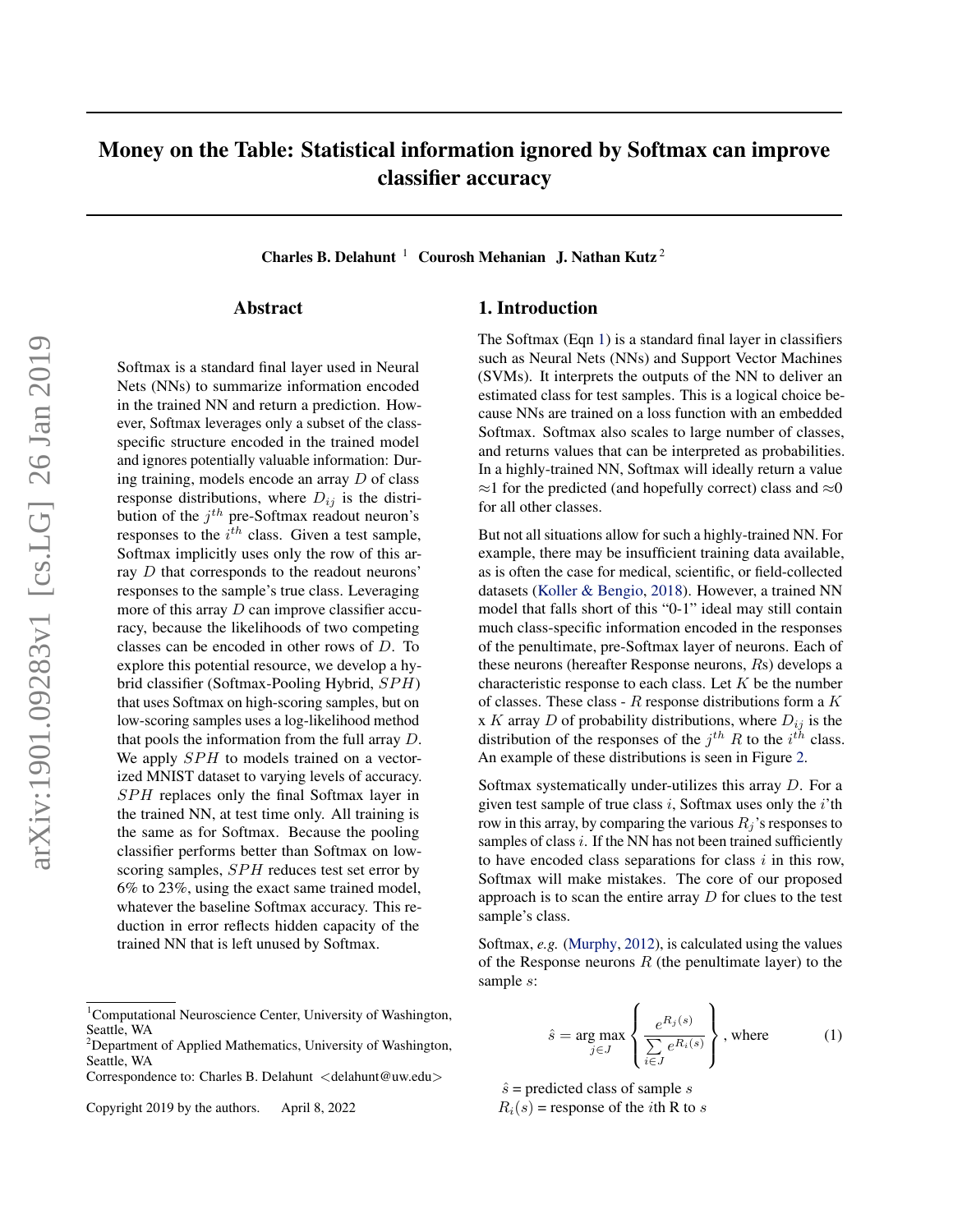#### $j \in J$  are the classes (0-9).

During training, a softmax-based optimizer will seek, for the  $i$ 'th class, to maximize the Fisher distance between the response of the *i*'th neuron  $(R_i)$  to the *i*'th class  $(D_{ii})$ and the responses of the other Rs to class  $i$  ( $D_{ij}$ ,  $j \neq i$ ), by boosting the mean of  $D_{ii}$  and depressing the means of  $D_{ij}$ ,  $j \neq i$ , and reducing the standard deviations  $\sigma_i$  for all i. When training is "sufficient" for Softmax, these Fisher distances become large. Then, given a test sample with class i, Softmax yields a very high value in the i'th readout, which distinguishes the correct  $(i'$ th) class using only the  $i$ 'th row of  $D$ . But if training is not "sufficient", then the Fisher distances between  $D_{ii}$  and  $D_{ij}$  for some  $j \neq i$  will be small. In this case, responses will be relatively strong in both  $R_i$  and  $R_j$ , giving a low Softmax score and possibly an incorrect estimated class  $(j$  instead of  $i$ ). An example, in this case confusion between classes 1 and 9, is seen in row 1 of Figures 1 and [3.](#page-2-0)

However, given uncertainty between classes  $i$  and  $j$ , we can examine the responses of all the Rs, relative to the expected statistical behaviors of both the  $i$ <sup>th</sup> and  $j$ <sup>th</sup> classes. That is, we can use more than one row of the array  $D$  of class- $R$ response distributions, and choose between class  $i$  and  $j$  by assessing the likelihoods of the  $R$  responses given rows  $i$ and  $j$  of  $D$ . If there is confusion between  $m$  class responses in the  $i^{th}$  row, we can examine m rows.

In a case observed by [\(Delahunt & Kutz,](#page-9-0) [2018\)](#page-9-0), involving a model not trained using a Softmax-based loss function, such a "full D" classifier was in some cases much more accurate than Softmax (and in other cases worse). In this work we apply a "full D" classifier to NN models. Our experiments suggest that a trained NN model is in some cases far more capable than a final Softmax layer makes evident: Full use of the response distribution array  $D$  gives much better test set classification on more difficult test samples.

In this paper we describe a Softmax/Pooled-likelihood Hybrid classifier (hereafter  $SPH$ ) that (partially) replaces the Softmax layer at testing, in any model for which a validation set is available. Training occurs as usual, *e.g.* with a Softmax-based loss function. To apply the  $SPH$  classifier, we first characterize the array  $D$  of class- $R$  response distributions using the validation set. We also generate a weight matrix W, based on the Fisher distances between various classes for each  $R$ . Given a test sample  $s$ , if its top Softmax score is high, then we trust the Softmax prediction, since a high Softmax score typically indicates that the Softmax estimate is correct. If the top Softmax score is low, we route the sample to the Pooled-likelihood classifier, which leverages the information in  $D$  to make a prediction. Thus, SPH takes advantage of the fact that Softmax and Pooling each work best on different types of samples.

Our experiments with vectorized MNIST show that SPH delivers meaningful gains in accuracy over Softmax, using the same trained models, regardless of the Softmax test accuracy of the model. This indicates that the class- $R$ response distribution array D contains a wealth of information untapped by Softmax. Conversely, it indicates that a "sufficient" amount of training data, as measured by Softmax performance, actually represents an excess, the surplus training data being required to make up for that part of the encoded class information left on the table by Softmax.

The core message of this paper is to highlight the valuable, but currently under-utilized, information content of D. An NN whose final classifier layer leverages this extra information encoded in  $D$  may be trained on less data yet have equivalent performance to an NN trained on more data but that uses a Softmax final layer. This can potentially ease the training data bottleneck so common in NNs, while still allowing the classifier to hit a given task's performance specs. In this paper we describe one possible algorithm,  $SPH$ . The paper is organized as follows: We first give a brief overview of the algorithm; we next report results of experiments on a vectorized MNIST dataset; we then give some concluding comments. An Appendix contains the full details of the algorithm.



Figure 1. The array of class- $R$  response distributions  $D$ . Each column is an  $R$ , each row is a class (only 5 shown). Entries are mean  $\pm$  std dev for each class-R response. The *i*'th row shows the variety of the  $R$ 's responses to the  $i$ 'th class, normalized by the mean of the response of the home  $R$ , *i.e.*  $\mu_{ii}$ . The *i*'th row represents the information Softmax uses to classify a sample with true class i. From a Cifar 10 model.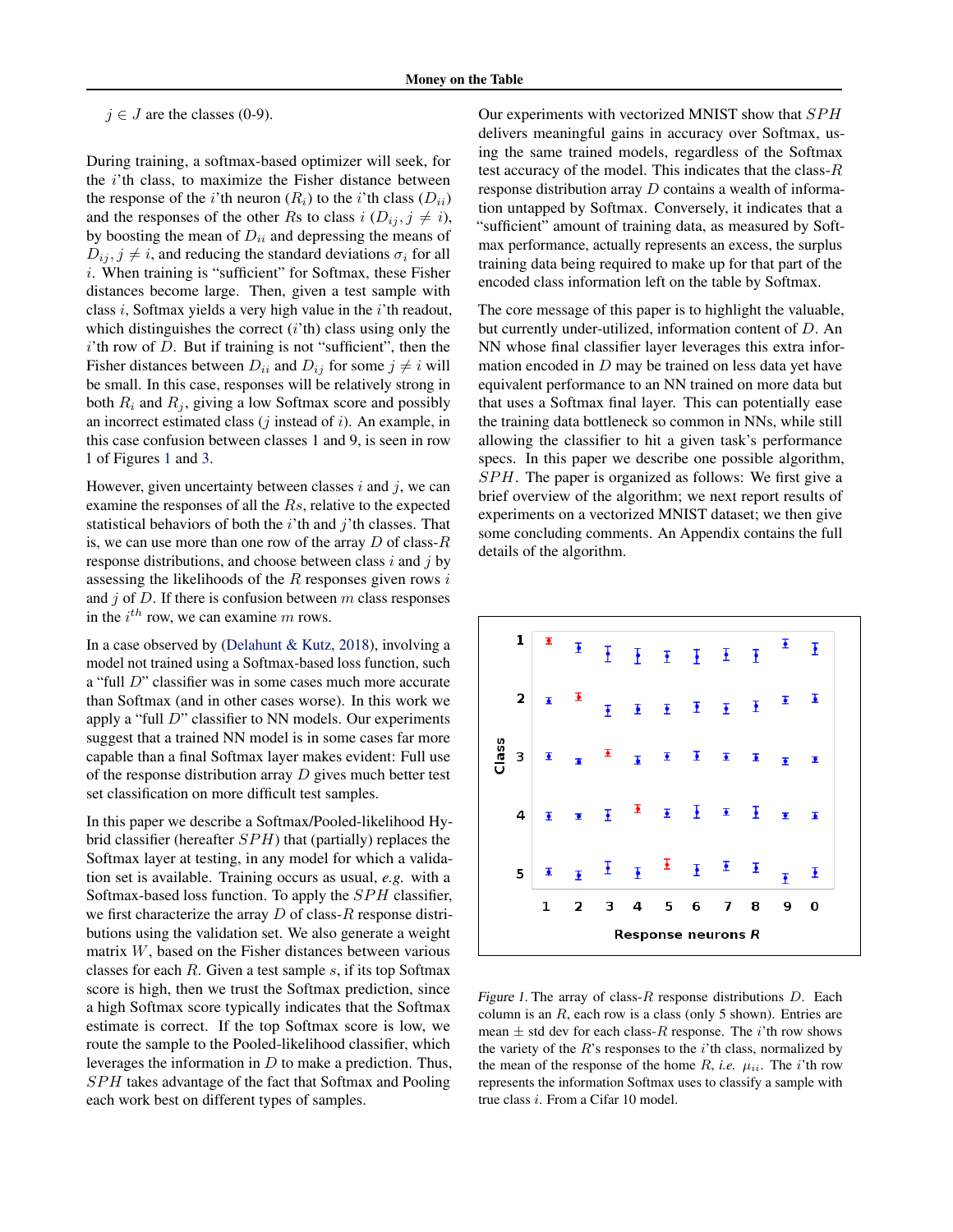<span id="page-2-0"></span>

|       | 1                       | H             | H     | H     | $H +$        | H                 | H     | $H +$                    | H                        | H                     | н     |
|-------|-------------------------|---------------|-------|-------|--------------|-------------------|-------|--------------------------|--------------------------|-----------------------|-------|
|       | $\overline{\mathbf{2}}$ | H             | ы     | H     | H            | H                 | $H +$ | $H +$                    | $\overline{\phantom{0}}$ | H                     | H     |
|       | З                       | H             | H     | H     | H            | H                 | H     | $H +$                    | H                        | юł                    | н     |
|       | $\overline{4}$          | H             | H     | ю     | ы            | н                 | H     | H                        | н                        | H                     | НH    |
|       | 5                       | ы             | H     | $H +$ | H            | H                 | H     | $H +$                    | H                        | юł                    | $H +$ |
| Class | 6                       | H             | $H +$ | H     | H            | H                 | H     | H                        | H                        | H                     | H     |
|       | 7                       | H             | H     | H     | H            | H                 | H     | H                        | H                        | $\blacktriangleright$ | H     |
|       | 8                       | $H^{\bullet}$ | H     | H     | H            | H                 | H     | H                        | юH                       | $\blacktriangleright$ | H     |
|       | 9                       | H             | н     | $H +$ | $H +$        | H                 | $H +$ | $H +$                    | $H + H$                  | ы                     | н     |
|       | 0                       | $H +$         | H     | $H +$ | $\mathbf{H}$ | H                 | $H +$ | $\overline{\phantom{0}}$ | H                        | H                     | юł    |
|       |                         | 1             | 2     | з     | 4            | 5                 | 6     | 7                        | 8                        | 9                     | 0     |
|       |                         |               |       |       |              | Response neuron R |       |                          |                          |                       |       |

Figure 2. The array of class-R response distributions  $D$ . This is a perspective not seen by Softmax, which however encodes class-specific information in each R's varied responses to the different classes. Each column is an R, each row is a class. Entries are mean  $\pm$  std dev for each class-R response. The j'th column shows the variety of  $R_j$ 's responses to the various classes, normalized by the mean of the response to the home class, *i.e.*  $\mu_{jj}$ . From a Cifar 10 model.



Figure 3. An example of how extra information gleaned from the array  $D$  is used. Row 1: the variety of class 1's responses in the various Rs, normalized by the mean of the home R's response, *i.e.*  $\mu_{11}$  (note this is the same as row 1 of Figure 2, but normalized by class instead of by  $R$ ). This is what Softmax uses when assessing a sample from class 1. Confusion between classes 1 and 9 is shown by small grey boxes. Rows 2 and 3: The responses of the various Rs to class 1 (row 2) and class 9 (row 3), normalized by the mean of R's home class response as in Figure 2, *i.e.* by  $\mu_{jj}$  for  $R_j$  (i.e. these are rows 1 and 9 from Figure 2). The two classes have clearly distinct behaviors in many Rs, *e.g.* indices 2, 3, 4, 8, and 9.

# 2. Overview of the *SPH* algorithm

SPH combines Softmax and Pooling, a classifier designed to more fully use the array D. Pooling is basically a Naïve Bayes [\(Hand & Yu,](#page-9-0) [2001;](#page-9-0) [Ng & Jordan,](#page-9-0) [2002\)](#page-9-0), loglikelihood classifier, with the  $R$  responses as input features. A prior on the  $R$  response distributions defines them as asymmetrical Gaussians. Each of these is applied to different categories of samples: Besides leveraging the diversity of class- $R$  responses of the trained NN,  $SPH$  takes advantage of two kinds of diversity in sample responses. First, it distinguishes between samples with high vs low softmax scores. Second, it distinguishes between samples that are amenable to the Naïve Bayes approach, and those for which Softmax is a more reliable predictor.

For samples with high softmax scores, we use the Softmax prediction. Pooling is applied to samples that have low Softmax scores. If the prediction returned by the Pooling classifier is among a set of "trusted" classes, (as determined on the validation set), then we trust the prediction. If it is in the set of "untrusted" classes, then we revert to the Softmax prediction. A schematic is given in Figure [4.](#page-3-0)

Training The model is trained as usual, *e.g.* with Softmax embedded in the loss function. We note that training with Softmax is not required: Any model, regardless of optimization method, that has a layer of K Rs (where  $K =$  number of classes) can use  $SPH$  as the final layer (here we only examined Softmax-optimized NNs). In the context of Softmax optimizers, we define the  $Rs$  as the  $K$  pre-Softmax units, with  $R_j$  corresponding to the unit that targets the *j*th class.

Defining hyperparameters After training is done, we use the validation set to define the array of class- $R$  response distributions D, in particular the means  $\mu_{ij}$  and asymmetrical standard deviations  $\sigma_{ij}^R$ ,  $\sigma_{ij}^L$  for each  $D_{ij}$ . We then optimize hyperparameters for  $SPH$  using the validation set. This includes creating a weight matrix  $W$  and a class masking vector  $m$ . W indicates how informative the entries of  $D$  are, and  $m$  indicates which Pooled class predictions we should trust and which we should ignore.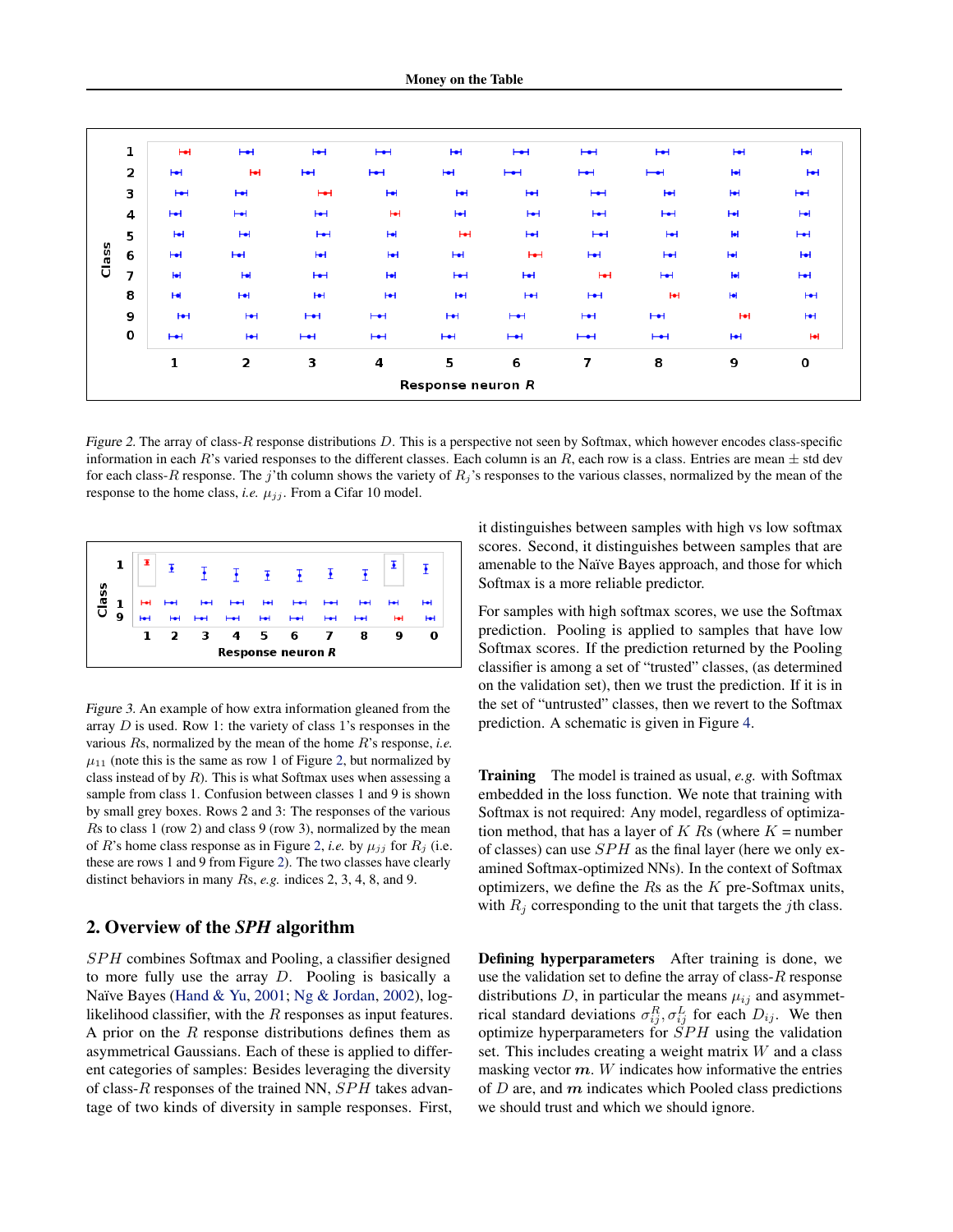<span id="page-3-0"></span>

Figure 4. Flow chart of the SPH classifier. Given sample s, let preSoftmax layer readouts  $R(s) = \bar{s}$ : If the largest Softmax score  $S(\bar{s})$  is above threshold c, we trust the Softmax prediction. Otherwise we send the sample to the Pooling classifier. This has two stages, Veto (which vetoes highly unlikely classes), and the pooled likelihood classifier. If Pooling returns a trusted class (i.e. we trust Pooling to do better than Softmax on this class), we keep the Pooling prediction. Else we revert to the Softmax prediction.

Testing At test time, samples are run through the NN as usual. Given a sample s, if the Softmax score is high (above some threshold c) the Softmax prediction is accepted. If the Softmax score is low, the sample is sent to the Pooling classifier.

The Pooling classifier The Pooling classifier has two stages: a veto stage, and a pooled likelihood predictor. In the veto stage, the vector of the Rs responses to sample  $s(R_i(s) = s_i)$  are compared to the distributions D. If  $s_j$  falls far outside the expected behavior of class i, for enough  $R_j$ , then class i is vetoed, *i.e.* it is removed from consideration as a possibility for  $\hat{s}$ . In the pooled likelihood stage, likelihoods for each class are calculated using an asymmetric Mahalanobis distance measure (over all Rs) and a sample-specific weight matrix  $W(s)$ . The predicted (most likely) class is returned.

If this predicted class  $\hat{s}$  is trustworthy (according to m), we keep this Pooled prediction. Otherwise we revert to the Softmax prediction.

Thus, SPH uses the Pooled classifier on harder (more uncertain) samples, but only when Pooling returns a class for which we expect Pooling to succeed, based on results on the validation set. SPH uses the Softmax classifier on easier samples, and on harder samples when Pooling returns a class for which we expect it to do poorly.

Full details are given in the Appendix. A full codebase will be found at [https://github.com/](https://github.com/charlesDelahunt/MoneyOnTheTable) [charlesDelahunt/MoneyOnTheTable](https://github.com/charlesDelahunt/MoneyOnTheTable). This includes Python/Keras code for the  $SPH$  classifier and for a hyperparameter sweep.

# 3. Experiments and results

We ran experiments on vectorized MNIST (hereafter "vMNIST" to make the vectorization constraint explicit), and on the Cifar datasets: Cifar 10; Cifar 20 (which is Cifar 100 with 20 meta-classes); and Cifar 100 [\(LeCun & Cortes,](#page-9-0) [2010;](#page-9-0) [Krizhevsky,](#page-9-0) [2009\)](#page-9-0). Results of vMNIST experiments indicate the benefits of the method, while results of Cifar experiments show its limitations.

#### 3.1. Comparison of SPH and Softmax on vMNIST

In order to see effects of *SPH* vs Softmax over a range of training data loads and baseline model accuracies, we used the vMNIST dataset. We used a simple NN (in Keras and Tensorflow) with two dense layers, and controlled trained model accuracy by varying the number of training samples, from 100 to 50,000 (*e.g.* 200 training samples gave 78% test accuracy, 10k total gave 96% test accuracy). The trained models had mean Softmax accuracies ranging from 70% to 98%. We then compared the test set accuracy of SPH and Softmax across this range.

For each choice of number of training samples we trained and ran 9 models, each with random draws for Train, Test, and Validation sets. We used 4000 validation and 4000 test samples in all cases. For each model, we (i) trained the model with a Softmax-based loss function, as usual; (ii) randomly chose non-overlapping validation and test sets from the Test data; (iii) ran a parameter sweep over SPH parameters using the validation set as described in the Appendix; and (iv) recorded test set accuracies using the resulting calculated parameter sets.

As two Figures-of-Merit we measured: Raw percentage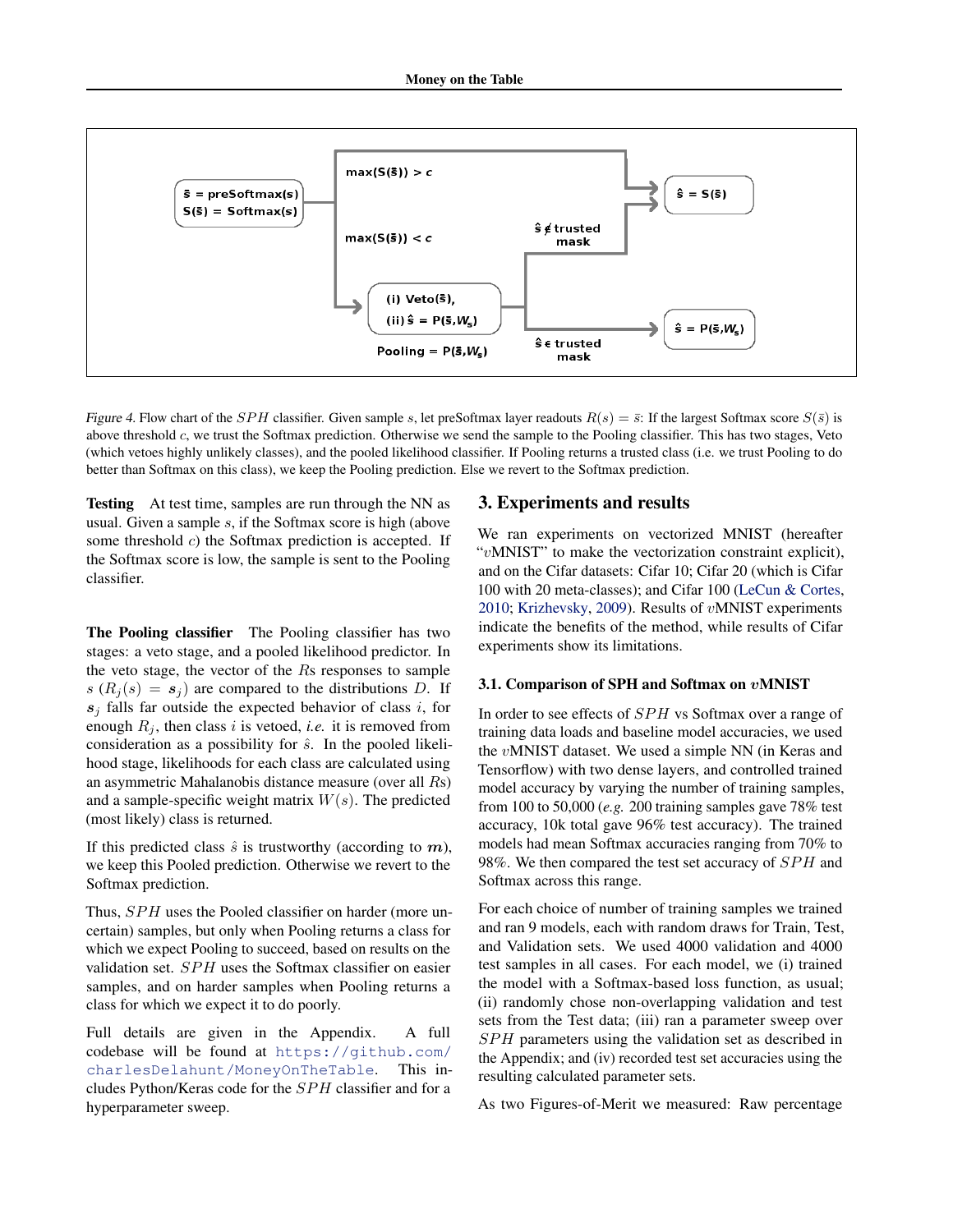<span id="page-4-0"></span>gain in test set accuracy; and relative reduction in test set error (as a percentage), due to  $SPH$  versus the Softmax baseline. The second metric allows easier comparison of results on models with widely different Softmax accuracies. For these experiments, we reported the optimal test set results, *i.e.* we did not use cross-validation on the validation set to fix hyperparameters before proceeding to the iest set. That is, we set aside the issue of choosing exactly optimal hyperparameters, in order to see what gains were possible (see Appendix for details).

Our core finding is that all  $v$ MNIST models benefited from  $SPH$  at test time, even when the baseline model already had high accuracy: Test set error was reduced by a mean of 6 to 20% , with higher gains in models that were trained on fewer samples (and therefore with lower baseline Softmax accuracy). The mean raw percent gains in accuracy are shown as vertical red bars in Figure 5. As baseline (Softmax) accuracy increased, raw gains from SPH over Softmax decreased, but the relative reduction in error remained stable even at very high baseline accuracies. See Figure 6.

The gains from  $SPH$  are picked up at virtually no cost (except for accumulation of the class- $R$  response distributions in the array  $D$ ), since it is bolted on after the model is trained as usual, simply by accessing information encoded in the trained model but unseen by Softmax.

# 3.1.1. GAINS FROM SPH MEASURED AS REDUCED TRAINING DATA LOADS

Deep NNs (DNNs) typically require large amounts of training data, which can be time-consuming and costly to collect, annotate, and manage. In some situations (*e.g.* medical work, field tests, and scientific experiments) data is not only expensive to collect but also constrained in quantity due to real-world exigencies. In this context, tools that reduce the training data required to hit a given performance spec are valuable.

SPH increased the test set accuracy of a given model on vMNIST, allowing it to match the performance of another model, trained with more data but using Softmax. Thus, the gain from using  $SPH$  can be measured in "virtual training" samples", *i.e.* the number of extra samples that would be needed to attain equivalent test accuracy using only Softmax.  $SPH$  yielded a gain of between roughly 1.2x to 1.6x on vMNIST, *i.e.* that when using Softmax alone, 20% to 40% more training data is needed to attain equivalent accuracy to  $SPH$ . This is plotted in Figure [7](#page-5-0) as "wasted" training samples. Thus, use of SPH directly cut training data costs.

## 3.2. Results on Cifar

To see whether the  $SPH$  method worked with deeper NN architectures, we applied it to the Cifar dataset with 10, 20,



Figure 5.  $SPH$  gains on vMNIST vs number of training samples: Raw percentage gains in accuracy due to  $SPH$  are shown as vertical red bars connecting Softmax baseline (blue dots) and  $SPH$  accuracy (red dots), for models trained on  $v$ MNIST with varying numbers of training samples (shown on  $x$ -axis). The inset (boxed in grey) shows models that had Softmax accuracy  $> 93\%$ , with x-axis held fixed and y-axis stretched to better show the gains due to  $SPH$ .



Figure 6. Relative reduction in test set error due to  $SPH$  vs Softmax baseline, vs  $#$  training samples, for *vMNIST* models. Mean ± std dev, 9 models generated per number of training samples. Replacing Softmax with  $SPH$  reduced test set error by on average 6 - 20% for all vMNIST models tried.

and 100 classes. In each case we tested 3 or 4 models of varied trained accuracy (Cifar 10: 59 to 89%; Cifar 20: 51 to 71%; Cifar 100: 40 to 60%). Models were built from templates at [\(Keras-team,](#page-9-0) [2018;](#page-9-0) [Kumar,](#page-9-0) [2018\)](#page-9-0).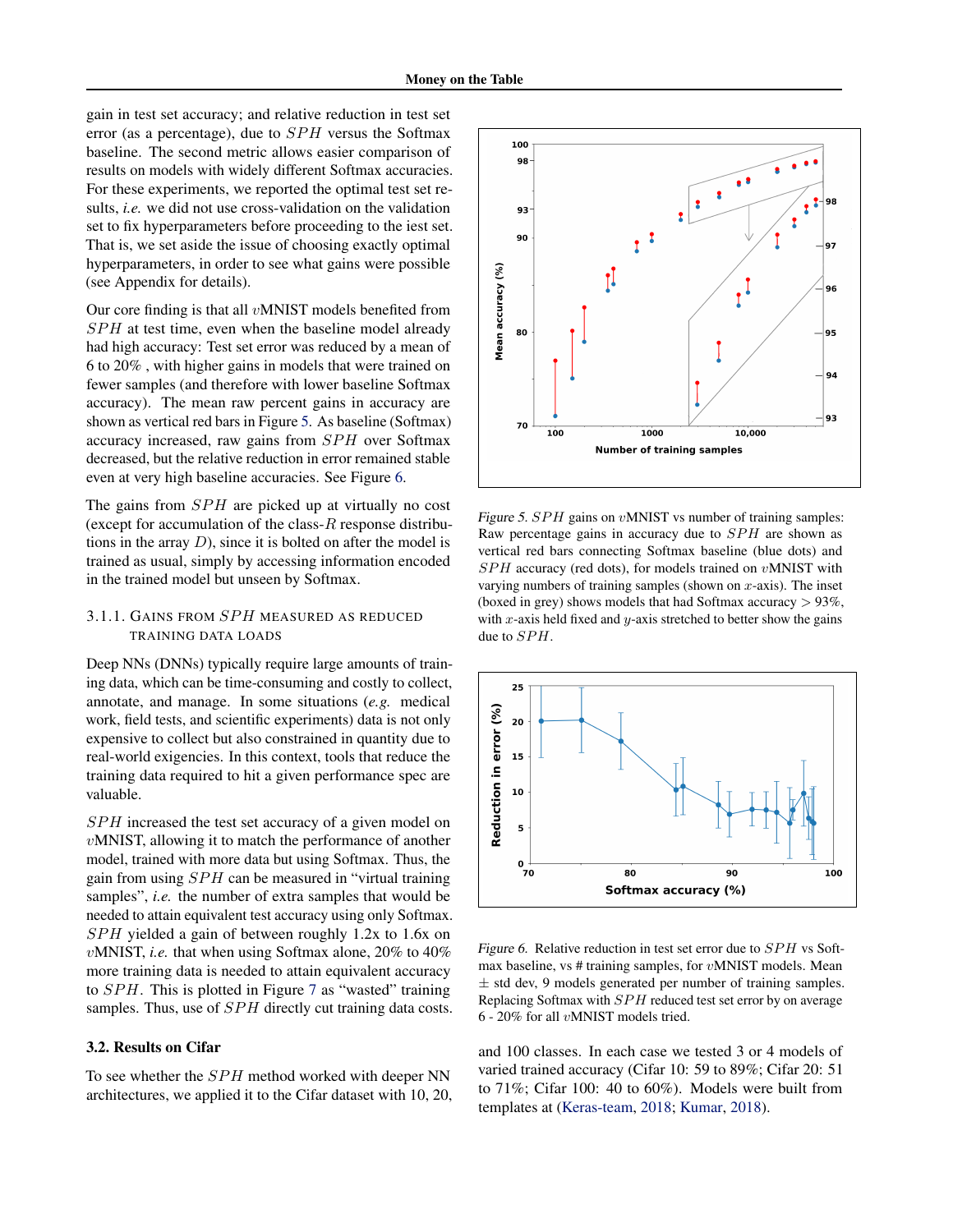<span id="page-5-0"></span>

Figure 7. Percentage of training samples wasted by Softmax vs  $SPH$ . Because Softmax does not fully use the class-R distribution matrix D, it requires more training samples to attain equivalent Test set accuracy to  $SPH$ . The extra required samples can be thought of as waste due to using Softmax. A: Percentage of training data wasted vs Softmax accuracy. B: Percentage of training data wasted vs number of training samples used by softmax. These curves were generated by fitting quadratics to the curves in Figure [5,](#page-4-0) then comparing numbers of training samples required for equivalent test set accuracies.

We found that *SPH* yielded either only small benefits, or sometimes none at all. On Cifar 10, relative reductions in test error were 2.0, 2.4, 2.6, and 1.0% for models with Softmax test accuracies 59, 61, 73, 89%. On Cifar 20, reductions were 1.4, 1.0, 0.2, and 0.0% for models with Softmax test accuracies 51, 57, 60, and 71%. On Cifar 100, all reductions were 0.13, 0.0, and 0.0% for models with Softmax test accuracies 40, 46, and 60%.

We see three trends here. First, the DNNs were much less responsive to SPH than the shallow NNs used on vMNIST. Second, datasets with larger numbers of classes were less responsive. Third, there was some (small) benefit to this approach. Whether this indicates that better algorithms than SPH might yield useful benefits, or whether DNNs are intrinsically not amenable to this approach, is unknown.

# 4. Discussion

Neural Nets are more capable than we realize, and contain reserves of class-specific information untapped by Softmax. This is particularly true when there is not an abundance of training data to push the pre-softmax response neurons to their ideal [0, 1] extremes. Limited data, even scarcity of data, is the norm in many important ML use cases, including medicine, scientific experiments, and field-collected data. In these cases, it is important to leverage as much class-specific information encoded in the trained model as possible. Softmax may be a non-optimal tool for summarizing the model's output.

In this work, we built a hybrid classifier,  $SPH$ , that combines Softmax and a Naïve Bayes-like pooled-likelihoods method. SPH takes advantage of class-specific behaviors encoded in the trained model which are not used by Softmax. In our experiments on NNs trained with Softmax-based loss functions, SPH delivered improvements to performance, using the same trained model, through simple substitution for Softmax at testing. Improvements were substantial on shallow NNs trained on the vMNIST dataset, but were minor or non-existent on DNNs trained on the Cifar dataset.

Our method focused on two forms of inter-class diversity:

(i) The class- $R$  response distributions (where  $Rs$  are the pre-Softmax neurons) contain a wealth of class-specific information, encoded by the NN during training, which can be tapped to improve model performance. We leverage this information by defining a pooled likelihood classifier over the array  $D$  of the class- $R$  response distributions.

(ii) Classes display diverse behaviors as they pass through the model. In particular, Softmax may tend to fail on certain classes more than others. We leverage this diversity by defining a mask that determines which Pooling predictions are trustworthy, and which should be ignored, trusting instead on the Softmax predictions.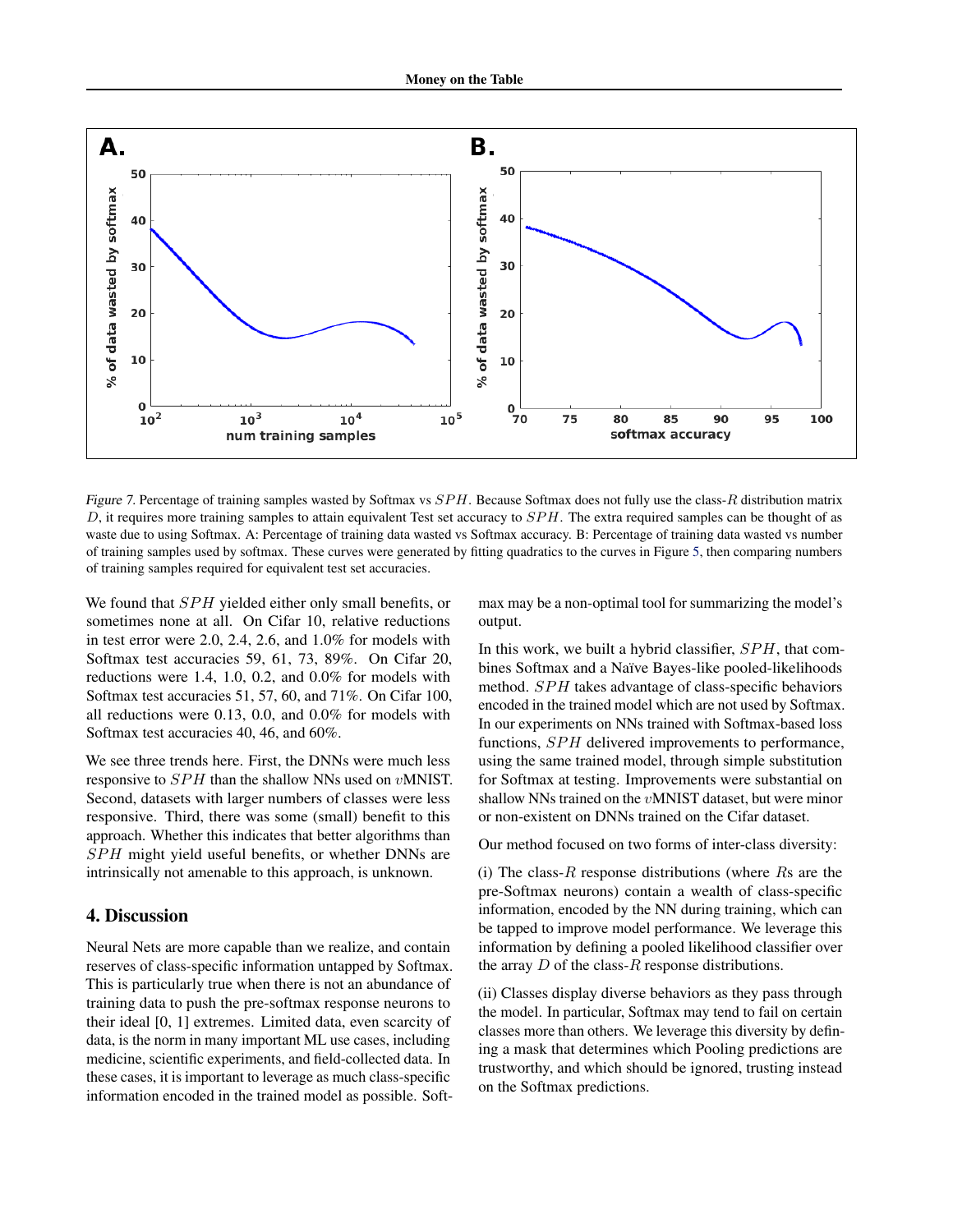We note there is nothing at all magical or optimal about  $SPH$  as a means to leverage information encoded in D. We fully expect there exist other more effective approaches to the problem. Possible avenues include: (i) find algorithms that better utilize  $D$ ; (ii) dig deeper, into the NN's inner layers, to find salient class-specific behaviors; (iii) find new loss functions that directly utilize  $D$  to guide training, in order to accentuate class-specific contrasts in the final trained D.

The "full  $D$ " approach proposed here may be potentially useful for any trained model that contains accessible classresponse distributions such as the array D. We experimented here only on models (NNs) trained with a Softmax loss function, which would tend to maximize the Softmax-accessible information encoded by training. It is an open question whether models trained with other loss functions might prove more amenable to this approach. It is also unknown whether other Softmax-based models (such as SVM) respond differently than NNs to methods usch as  $SPH$ , and whether DNNs are a viable target for these alternatives to Softmax.

# 5. Appendix

This appendix gives details about the Softmax-Pooling Hybrid  $(SPH)$  algorithm. It has two main parts: (i) Determining hyperparameters, including  $D$ ; and (ii) applying  $SPH$ to a test set. Further details can be found in the codebase.

#### 5.1. Determining hyperparameters

This section discusses how to prepare resources for  $SPH$ . We need the following: (i) the array of class- $R$  response distributions  $D$ ; (ii) a weight matrix  $W$ ; (iii) a class mask  $m$ ; (iv) assorted other hyperparameters. W and  $m$  both depend on hyperparameters, while D does not.

# 5.1.1. CHARACTERIZE  $D$ , THE ARRAY OF CLASS- $R$ RESPONSE DISTRIBUTIONS

During the training phase, as internal NN weights update, each R develops distinct responses to K classes. Let  $D_{ij}$ equal the response distribution of  $R_i$  to class i. To characterize  $D_{ij}$ , we first run a Validation set through the trained NN. (We cannot use the Training set for this, since samples that directly affect internal model weights have distinct behavior when passed through the trained model. )

Of these validation samples, we select only those within a certain range of Softmax scores (high and low limits are hyperparameters) to characterize  $D$ . An optimal range will likely not include high-scoring samples, because the distributions in  $D$  are only relevant to samples that will be passed to Pooling, which are low-scoring by design. We wish the array D to target this population.

We define  $D_{ij}$  as an asymmetrical Gaussian, in terms of a mean (or median if wished) and separate left and right standard deviations (*i.e.*  $\sigma^L$  and  $\sigma^R$ ) to better characterize asymmetrical response distributions.

 $\mu_{ij}$  is simply the mean (or median) of  $R_i(s)|s \in \text{class } i$ .

We generate  $\sigma_{ij}^R$  via mirror images: Let  $R =$  the set of responses  $R_j(s) | \{s \in \text{class } i \wedge R_j(s) > \mu_{ij}\}\$  where  $\wedge$  = logical AND. Then subtract  $\mu_{ij}$ , mirror this set, and calculate the std dev:  $\sigma_{ij}^R =$  std dev $([R - \mu_{ij}], [-R + \mu_{ij}]).$ A similar calculation gives  $\sigma_{ij}^L$ .

Doing this for each class-R pair  $i, j$  characterizes D as three  $K$  x  $K$  arrays:

$$
D_{ij} = \{\mu_{ij}, \sigma_{ij}^L, \sigma_{ij}^R\}.
$$

## 5.1.2. WEIGHT MATRIX W

Not all  $D_{ij}$  are created equal. In some cases,  $D_{ij}$  contains valuable class-separating information, while in other cases, an  $R_i$ 's responses to different classes overlap, so that  $D_{ij}$  is noisy for some (not all) i's. We encode these differences in a weight matrix W. When assessing the likelihoods of the various classes at testing, W emphasizes some Rs over others, different for each class. The process has three parts: (i) calculate a variant of Fisher distance for each  $D_{ij}$ ; (ii) set  $W_{ij} = 0$  for noisy  $D_{ij}$ ; (iii) assign positive values to the remaining  $W_{ij}$ .

(i) We wish a variant of Fisher distance  $f_{ij}$  that reflects whether  $R_i$  distinguishes class i from the other classes. Define

 $f_{ij} = \text{median}\{\frac{(\mu_{ij}-\mu_{kj})}{0.5(\sigma_{ij}^L+\sigma_{k_{ij}}^R)}\}$  $\frac{(\mu_{ij}-\mu_{kj})}{0.5(\sigma_{ij}^L+\sigma_{kj}^R)}\}$  (assuming  $\mu_{ij} > \mu_{kj}$ . A

similar formulation works for the opposite case).

This is done for each i, j because a given  $R_i$  may separate some class i's from the other classes well, and some class  $i$ 's badly (eg in a highly-trained Softmax NN, class  $i$ 's "home  $R$ ",  $R_i$ , is optimized to distinguish class i best of all). We note that this is a compromise solution, that loses some class-specific information.

(ii) Sparsify  $W$ : For some  $i, j$  pairs the class distributions are just too overlapped. We set  $w_{ij} = 0 \ \forall f_{ij}$  < some threshold  $w_1$ . For example, if we wish to only consider classes at least 2 std dev apart, we set  $w_1 = 2$ .

(iii) We set  $w_{ij} = f_{ij} \ \forall f_{ij} > w_1$ . Then normalize the rows of  $W: w_{ij} = \frac{w_{ij}^{a}}{\sum_i w_{ii}}$  $\frac{w_{ij}}{\sum_j w_{ij}^{\alpha}}$ , where  $\alpha$  is a sharpener, and each new  $w_{ij}$  is calculated using old values, not the new values. We normalize by row (*i.e.* for each class, over all  $Rs$ ), since for a test sample  $s$ , the vector of pre-Softmax NN outputs  $R(s) = s$  is what will be visible.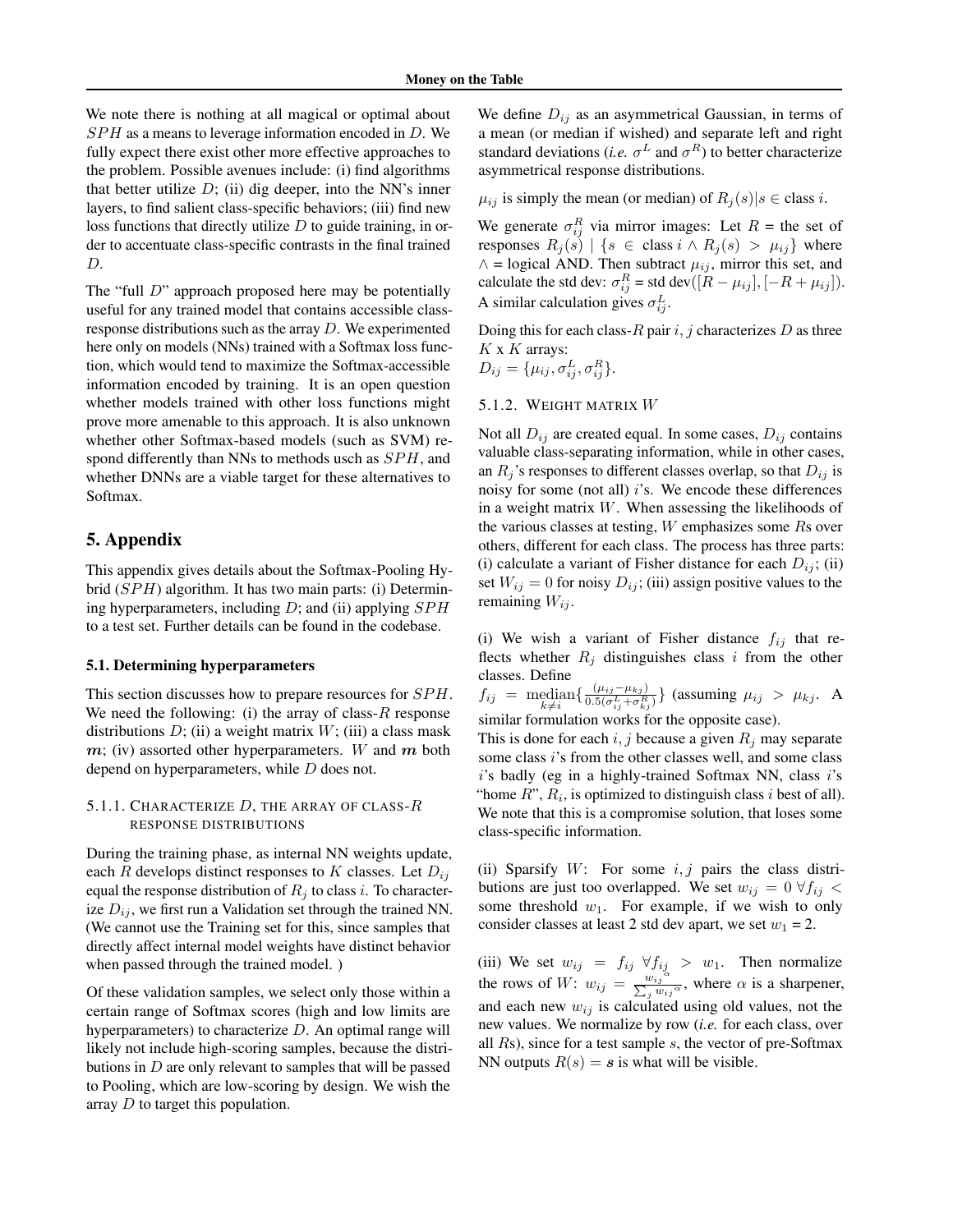#### 5.1.3. CLASS MASK

Classes display diverse behaviors when passed through a trained NN, and they will benefit (or suffer) more or less from a Pooled-likelihood classifier  $P()$  versus Softmax  $S()$ . For a sample  $s$ , let  $s$  be the vector of pre-Softmax NN outputs  $R(s)$ , and let  $P(s)$ ,  $S(s)$  be the predicted classes (via Pooling or Softmax). If a class  $i$  is poorly classified by Pooling, we wish to distrust and ignore the output  $\hat{s} = P(s)$  whenever  $\hat{s} =$  class i, and revert to the Softmax prediction instead.

To estimate which classes respond well to Pooling, we run the low-scoring samples  $(max(S(s)) < c)$  from the Validation set through the Pooling classifier, and calculate the accuracy on each class. Let  $m$  be a 1 x  $N$  vector of zeros. Let  $V_i$  be the set of validation samples from class i.

If accuracy( $P(V_i)$ ) – accuracy( $S(V_i)$ ) > some threshold  $m_1$ , we set  $m_i = 1$ , to indicate that Pooling will (hopefully) give better results than Softmax on these low-scoring samples at testing.

 $m$  is used by  $SPH$  as follows: Suppose the class predicted for a sample s by Pooling  $\hat{s} = P(s) = i$ , then if  $m_i = 1$  we trust the result; else we use the Softmax result,  $\hat{s} = S(s)$ .

## 5.1.4. HYPERPARAMETER OPTIMIZATION

Important hyperparameters include (organized by purpose):

1. To determine which samples are routed to Pooling:

c = certainty threshold: For a sample s, if  $max(S(s)) < c$ then s gets re-routed to the pooling classifier.

2. To determine which samples to use when characterizing D, by keeping  $max(S(s))$  within a relevant range:

 $c_l$  = lower threshold (eg  $c_l = c - 0.3$ );  $c_h$  = upper threshold (eg  $c_h = c + 0.2$ ).

3. To determine the weight matrix W:

 $w_1$ : minimum Fisher distance threshold, used to cull noisy class- $R$  distributions. A high value makes  $W$  sparser.  $w_2$ : an exponent to sharpen the contrasts in different  $w_{ij}$ .

#### 4. To control the Veto stage:

 $v_1$ : For sample s, if class-R mahalanobis distance  $M_{ij}(s) > v_1$ , then  $R_j$  is suggesting that class i is improbable (eg  $v_1 = 3$ ).

 $v_2$ : For sample s and class i, if  $v_2$   $R_i$ s trigger the  $v_1$ improbability flag, then (for  $s$  only), class  $i$  is veto'ed as a possible prediction.

5. To determine which classes have trustworthy Pooled results (*i.e.* m):

 $m_1$ : defines an expected gain of Pooling over Softmax. If a class has Validation set Pooled accuracy  $\langle m_1 \rangle$  greater than Softmax accuracy (on low-scoring samples only), Pooling results will be ignored and Softmax used instead.

6. For calculating Mahalanobis distances in the pooled likelihood measure:

 $m_2$ : an exponent to sharpen mahalanobis distances  $M_{ij}$  $(m_1 = 2$  makes M similar to log-likelihood.)

To optimize hyperparameters via a parameter sweep, we (i) choose a set of hyperparameters; (ii) create W and  $m$  on the Validation set; then (iii) re-apply  $SPH$  to the Validation set. This is fast in practice, since the NN model only needs to run on the validation and test sets once, and the process of assessing hyperparameter sets admits of various shortcuts.

In this work we elided the question of how to choose the hyperparameter set based solely on validation set outcomes. In some cases there is a clean correlation between gains on validation and test sets. In other cases, selecting the hyperparameters which give maximum validation gains yield sub-optimal test set gains. Figure [8](#page-8-0) shows a range of scenarios. We expect that in general some kind of cross-validation is required to optimally select hyperparameters for generalization to test sets.

#### 5.2. Applying *SPH* to a Test set

To apply  $SPH$  to a test sample s, we have the following order of events:

1. Direct s to either Softmax or Pooling, according to its Softmax score.

2. If s is sent to Softmax,  $\hat{s} = S(s)$ , and we are done. If s is sent to Pooling, there are three steps:

a. The veto step removes certain classes via a new weight matrix  $W(s)$ .

b. The pooled likelihood measure, using  $D$  and  $W(s)$ , returns a Pooled prediction  $P(s) = i$ .

c. The class mask  $m$  is applied: If i is a trusted class for Pooling, we keep the Pooling prediction,  $\hat{s} = P(s)$ , and we are done. Else we revert to the Softmax prediction,  $\hat{s} = S(s)$ .

## 5.2.1. GATE SAMPLES USING SOFTMAX SCORES

For a sample s let  $s = R(s)$  = the vector of pre-Softmax readouts. Softmax tends to be reliable when its top score  $max(S(s))$  is high, and unreliable when this top score is low.

We apply a gating threshold: If  $max(S(s)) \geq c$ , we accept the Softmax prediction  $\hat{s} = max_i \{ S(\mathbf{s})_i \} = S(s)$  (by overloaded notation) and we are done. If  $max(S(s)) < c$ , we route s to the Pooling branch.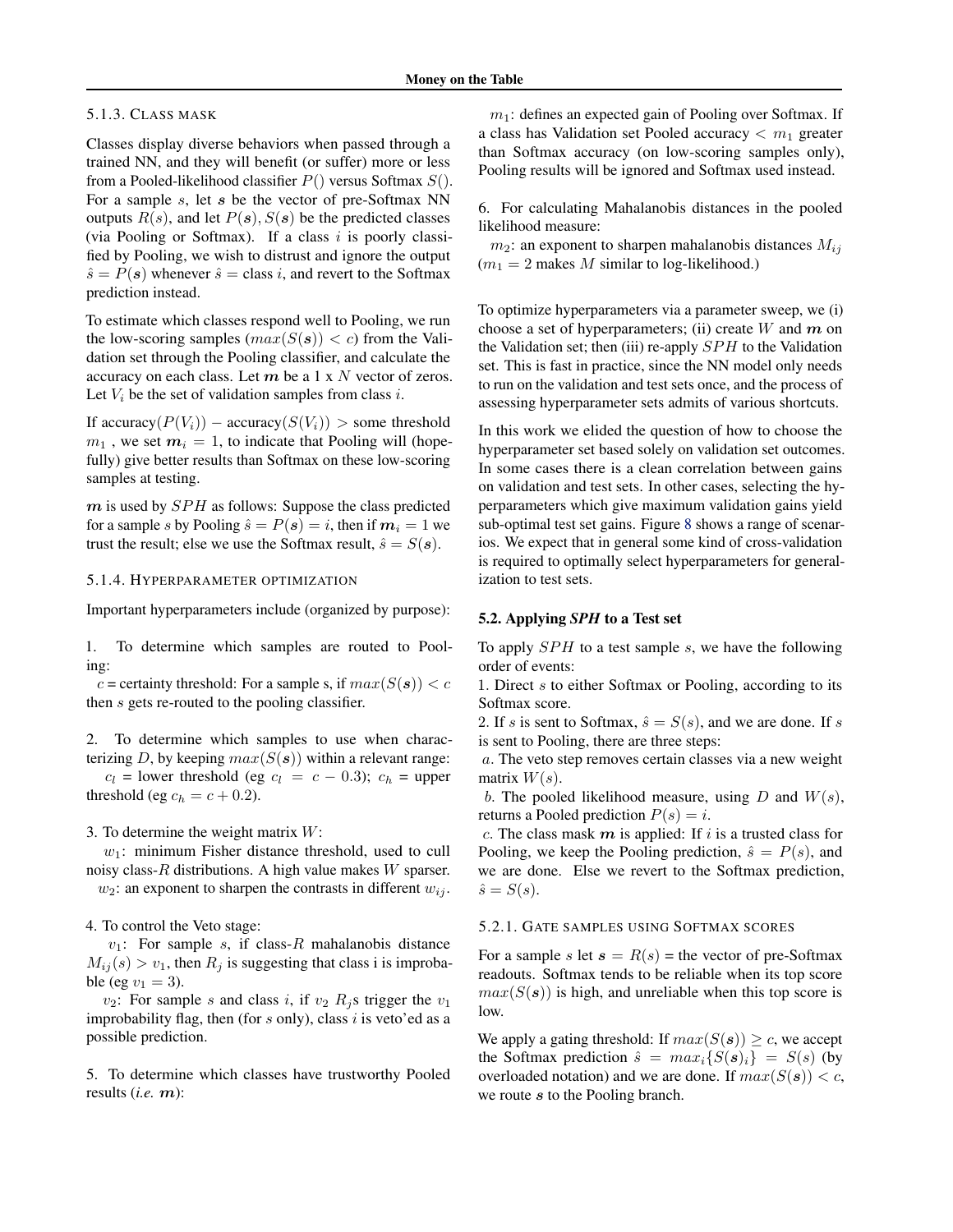<span id="page-8-0"></span>

Figure 8. Examples of correlation between reductions in error due to  $SPH$  on validation (x-axis) and test sets (y-axis). Each datapoint corresponds to a hyperparameter set. Results are for three vectorized MNIST models with validation accuracy (left to right) 74%, 84%, 95%. In some cases the correlation is close, so selecting hyperparameters based on validation set gains is easy. In other cases, it is not obvious how to select hyperparameters, based solely on validation set gains, that will yield optimal test set gains.

## 5.2.2. ASYMMETRIC MAHALANOBIS DISTANCE (DEFINITION)

Mahalanobis distance measures how far a sample is from the mean of a distribution, using 1 standard deviations  $\sigma$  as the unit of distance:  $M(x) = \frac{|x - \bar{x}|}{\sigma}$ . For a Gaussian,  $M^2$  is the log likelihood.

The Pooling branch uses an asymmetrical Mahalanobis distance of  $s_i$  from the centers of each  $D_{ij}$ , where standard deviations are different on either side of the center (median may be used instead of mean, to downplay outliers).

Let  $M_{ij}(s)$  = the asymmetrical Mahalanobis distance of  $s_j$ from  $D_{ij}$ :

$$
M_{ij}(s) = \frac{(\mu_{ij} - s_j)}{\sigma_{ij}^L}
$$
 if  $\mu_{ij} > s_j$ , or  $M_{ij} = \frac{(s_j - \mu_{ij})}{\sigma_{ij}^R}$  if  $\mu_{ij} < s_j$ .

#### 5.2.3. VETO STAGE

We use the distributions array  $D$  to rule out "impossible" class predictions. Roughly speaking, if  $s_j$  is many standard deviations ( $\sigma_{ij}^L$  or  $\sigma_{ij}^R$ ) from  $\mu_{ij}$  for some j, then class i is very unlikely to be correct: The behavior of sample  $s$ does not fit the distributions of class  $i$ . On the other hand, sometimes samples happen to fall in the outer reaches of their class distributions, especially when  $N$  is high (eg in Cifar 100). So we do not want to veto a class due to just one outlandish R response.

We use two parameters,  $v_1$  and  $v_2$ .  $v_1$  is the number of standard deviations that triggers an outlier status.  $v_2$  is the number of Rs that must be triggered to veto a class. For sample s, let  $I_{ij}(s) = 1$  if  $M_{ij}(s) \ge v_1$ , 0 otherwise. We wish to veto all classes *i* for which  $\sum_j I_{ij}(s) \ge v_2$ .

We create a new sample-specific weight matrix  $W(s)$  from W by zeroing out the *i*'th row of  $W(w_{ij} = 0 \forall j)$ , for each such class *i*. This removes these classes from consideration. Columns of this  $W(s)$  are then renormalized to sum to 1.

#### 5.2.4. POOLED-LIKELIHOOD CLASSIFIER

The Pooling branch uses a weighted asymmetric Mahalanobis distance to predict the class of s:

 $\hat{s} = P(s) = \min(> 0) \{ \sum_j (W(s)_{ij} M_{ij})^{m_2} \}$ , where classes i  $m_2$  is a sharpener.

This is the weighted sum of each row of  $M$ , a quantity similar to a log likelihood for each class.

Another approach to this classifier step might be to treat it as a weighted Naive Bayes model, without the asymmetrical Gaussian as a regularizing prior.

#### 5.2.5. ENFORCE THE POOLING CLASS MASK

Based on the diverse behaviors of classes in the Validation set, we expect Pooling to do relatively better than Softmax on some classes and worse on others. This is encoded in the masking vector  $m$ , where  $m_i = 1$  if Pooling is good at classifying class  $i$ , and 0 otherwise.

For a sample s routed through the Pooling branch, suppose the Pooling branch prediction  $P(s) = i$ . If  $m<sub>i</sub> = 1$ , we accept the Pooled prediction,  $\hat{s} = P(s)$ . If  $m_i = 0$ , we ignore the Pooled result and revert to the Softmax prediction,  $\hat{s} = S(s)$ .